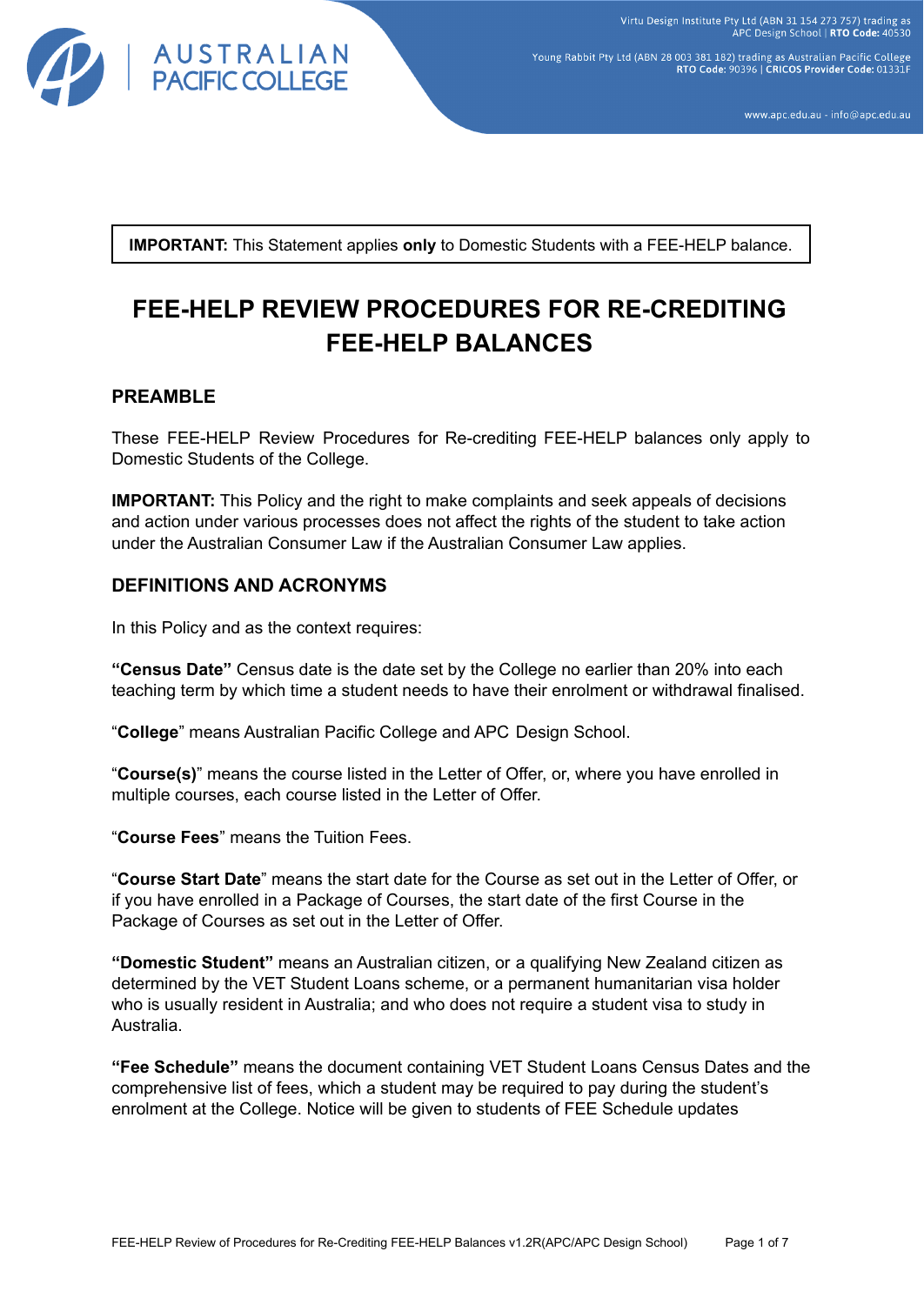

Young Rabbit Pty Ltd (ABN 28 003 381 182) trading as Australian Pacific College<br>RTO Code: 90396 | CRICOS Provider Code: 01331F

www.apc.edu.au - info@apc.edu.au

"**Letter Of Offer**" means the letter offering you a place in a Course and which will set out the fees that are payable by you in respect of the Course and the terms and conditions applicable to your study at the College.

"**Package Of Courses**" means multiple Courses provided by Young Rabbit Pty Ltd (ABN 28 003 381 182 | CRICOS Code 01331F) and/or English Unlimited Brisbane Pty Ltd (ABN 11 144 773 188 | CRICOS Code 03296K) and/or Virtu Design Institute Pty Limited trading as APC Design School | ABN: 31 154 273 757

"**Procedure**" means this FEE-HELP Review Procedures For Re-crediting FEE-HELP Balances.

**"Review Officer"** is the Program Director, VET at the College (or person designated or delegated to undertake this role).

**"Subject or Units of Study"** a VET Subject or Units of Study approved for VET Student Loans that a Student may undertake with the College, for which the Student may access VET Student Loans assistance to pay for all or part of their tuition fees.

"**Tuition Fee**" means the fees received by the College either directly or indirectly for tuition for your Course. This fee is expressly stated in the Student's Letter of Offer.

"**You**" or "**Your**" means the student or the student's legal guardian (where the student is under 18 years of age).

"**VET**" means vocational education and training.

**"VET Student Loans"** means the Commonwealth of Australia's income contingent loan scheme

**"VET Students Loans Act"** means VET Students Loan Act 2016 (Cth)

## **1. INCURRING A VET STUDENT LOAN DEBT**

- 1.1 A Student who is, or would be, eligible for VET Student Loans and has requested VET Student Loans Assistance, who withdraws from a Subject/Unit of Study on or before the census date will not incur a VET Student Loan debt for the tuition fees for that Subject/Unit of Study.
- 1.2 Students who have requested VET Student Loan Assistance who remain enrolled after the published census date will incur a VET Student Loans debt for the Subject/Unit of Study in which they are enrolled.
- 1.3 A Student who withdraws from a Subject/Unit of Study after the published census date for that Subject/Unit of Study will incur a VET Student Loans debt for that Subject/Unit of Study.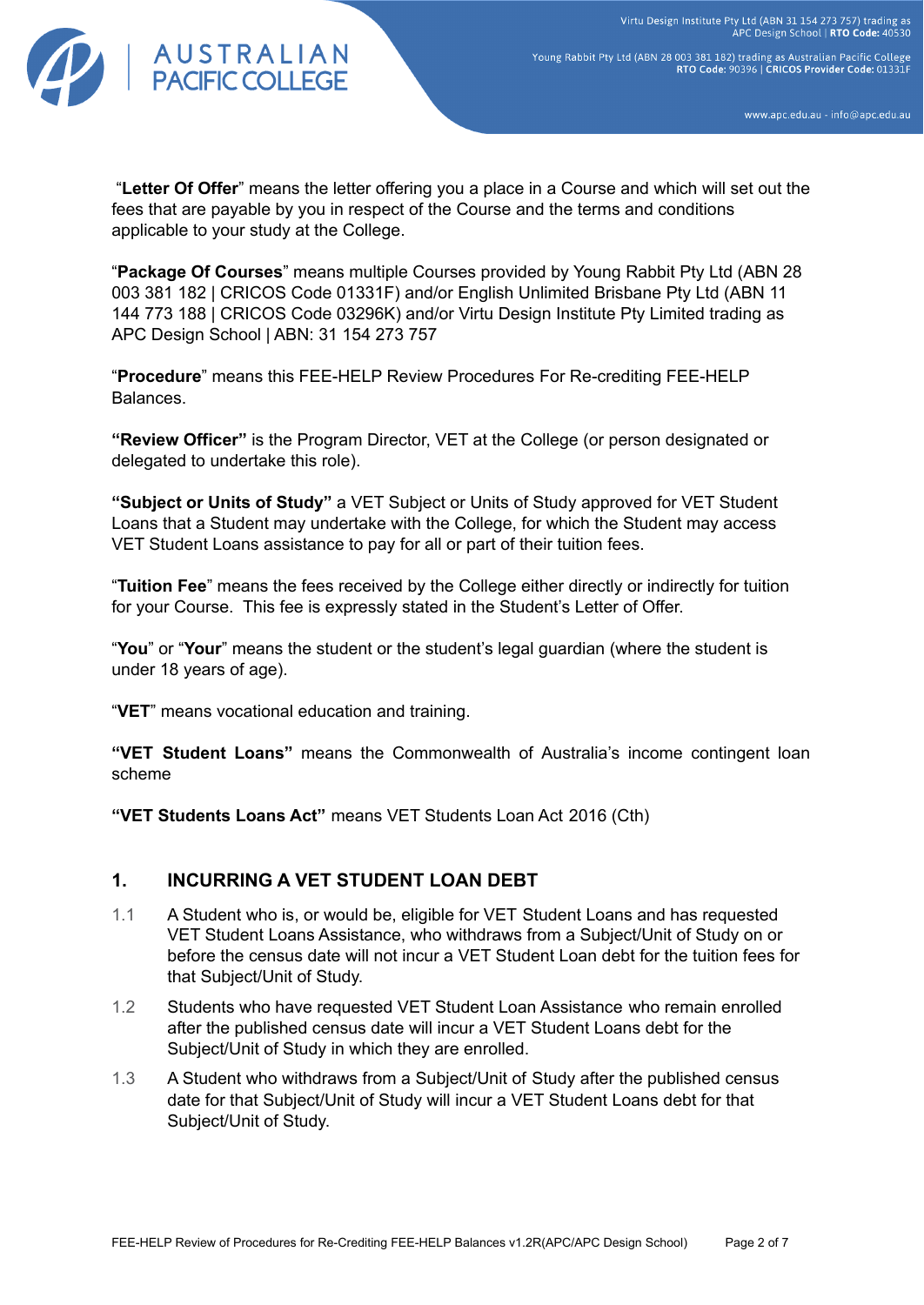

Young Rabbit Pty Ltd (ABN 28 003 381 182) trading as Australian Pacific College RTO Code: 90396 | CRICOS Provider Code: 01331F

www.apc.edu.au - info@apc.edu.au

# **2. RE-CREDITING A FEE-HELP BALANCE**

2.1 If you withdraw from a Subject/Unit of Study after the published census date, or fail to complete a Subject/Unit of Study, you may apply to have your FEE-HELP balance re-credited with respect to the Subject/Unit of Study if you believe special circumstances apply in accordance with the following procedures.

# **3. SPECIAL CIRCUMSTANCES**

- 3.1 If you withdraw from a Subject/Unit of Study after the published census date for that Subject/Unit of Study, or have been unable to successfully complete a Course/Subject/Units of Study, and believe this was due to special circumstances, you may apply to have your FEE- HELP balance re-credited for the affected Course/ Subject/Units of Study under Section 68 of the Act.
- 3.2 The College will re-credit your FEE-HELP balance if it is satisfied that special circumstances apply where:
	- a) these circumstances were beyond your control; and
	- b) these circumstances did not make their full impact on you until on, or after the census date for that Subject/Unit of Study; and
	- c) these circumstances were such that it was impracticable for you to complete the requirements for the Subject/Unit of Study in the period during which you undertook or was to undertake the Subject/Units of Study.
- 3.3 For circumstances beyond your control, the situation should be that which a reasonable person would consider is not due to your action or inaction, either direct or indirect, and for which you are not responsible. The situation must be unusual, uncommon or abnormal to be considered special circumstances.
- 3.4 Special circumstances do not include: lack of knowledge or understanding of requirements for VET Student Loans assistance; or your incapacity to repay a VET Student Loans debt (repayments are income contingent and you can apply to the Australian Taxation Office for a deferral of a compulsory repayment in certain circumstances).

# **4. RE-CREDIT OF A STUDENT'S FEE-HELP BALANCE THE PROCESS**

- 4.1 Each application for re-credit of your FEE-HELP balance will be considered on its merit together with all supporting documentation substantiating the special circumstances claim. If a student makes such an application the student will not be victimised or discriminated against for doing so by the College.
- 4.2 The Design Registrar/Registrar is the designated College officer responsible for the assessment of your request for a re-credit of your FEE-HELP balance due to special circumstances and for the initial decision regarding the request.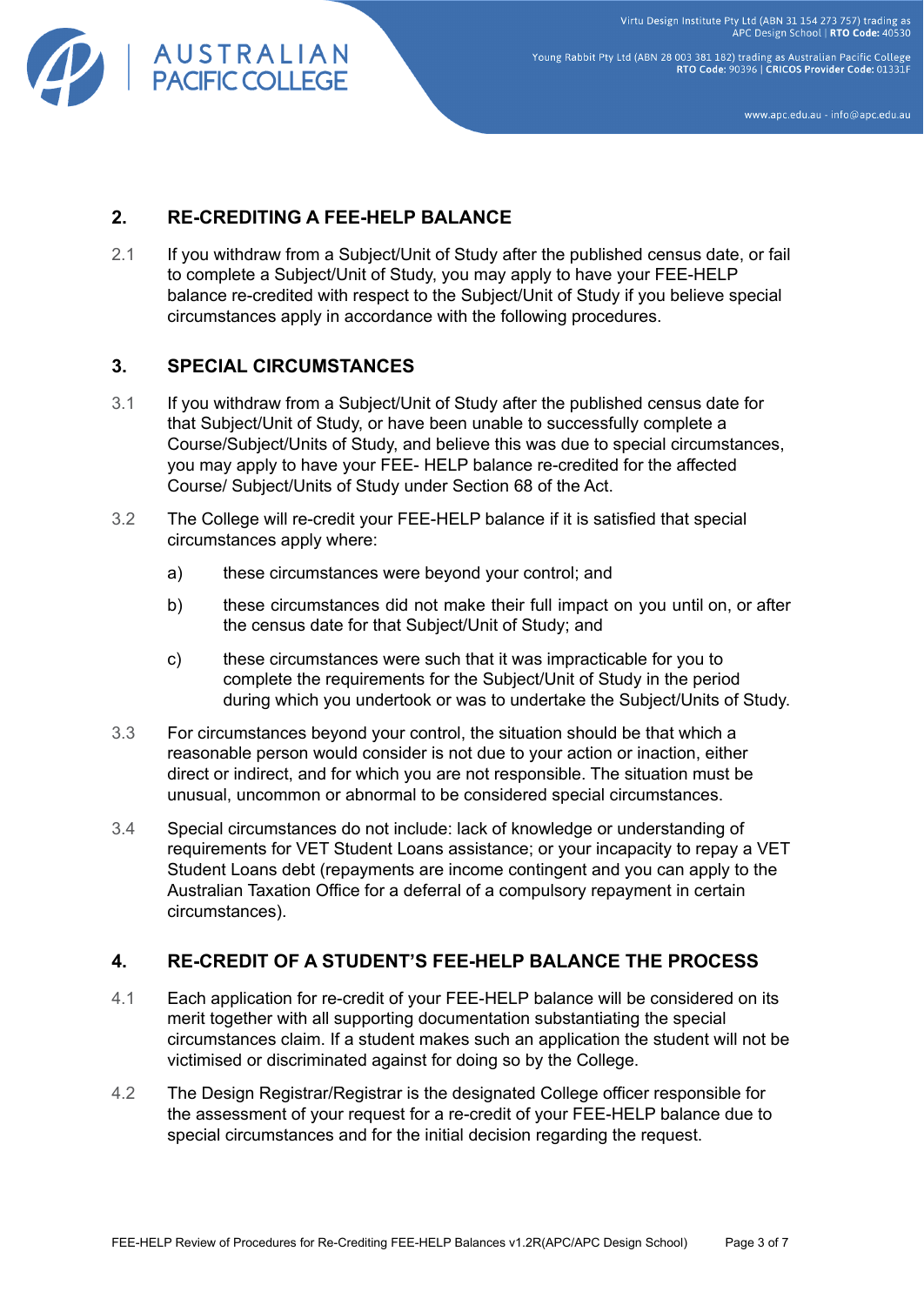

Young Rabbit Pty Ltd (ABN 28 003 381 182) trading as Australian Pacific College<br>RTO Code: 90396 | CRICOS Provider Code: 01331F

www.apc.edu.au - info@apc.edu.au

- 4.3 You must apply in writing to the Design Registrar/Registrar at: design.registrar@apc.edu.au or [registrar@apc.edu.au](mailto:registrar@apc.edu.au) within 12 months of the withdrawal date, or if you have not withdrawn, within 12 months of the specified completion date of the Subject/Unit of Study.
- 4.4 The College has the discretion to waive this requirement if it is satisfied that it was not possible for the application to be made within the 12 month period. Relevant supporting documentation will be required to substantiate your claim.
- 4.5 Your application for re-crediting a FEE-HELP balance must include details of the Subject/Unit of Study for which you are seeking to have a FEE-HELP balance re-credited; and special circumstances as referred to above, including supporting documentation.
- 4.6 The College will consider each application within 28 days of receipt of the application. The College will consider each request to re-credit a FEE-HELP balance in accordance with the requirements of Schedule 1A of the Higher Education Support ACT 2003. Applicants will be notified in writing of the decision within 28 days.

## **5. REVIEW OF DECISION**

- 5.1 Where the College makes a decision NOT to re-credit a your FEE-HELP balance that decision may be subject to review in accordance with this Procedure.
- 5.2 If you are not satisfied with the decision made by the College you may apply, within twenty eight (28) days of the receipt of the original decision, for a review of the decision. The application for review must:
	- a) be made within twenty eight (28) days of receipt of the original decision;
	- b) include the date of the original decision;
	- c) state fully the reasons for applying for the review; and
	- d) include any additional relevant evidence.
- 5.3 Applications for review should be made in writing to the Review Officer of any decisions relating to a request for re-crediting of a FEE-HELP balance. The Review Officer is senior to the designated officer responsible for the original decision and will not have been involved in making the original decision to be reviewed.
- 5.4 The Review Officer will:
	- a) acknowledge receipt of the application for review of a decision in writing within ten (10) working days; and
	- b) inform you that if the Review Officer has not advised you of a decision within forty five (45) days of receipt of the application for review, it is taken that the Review Officer has confirmed the original decision.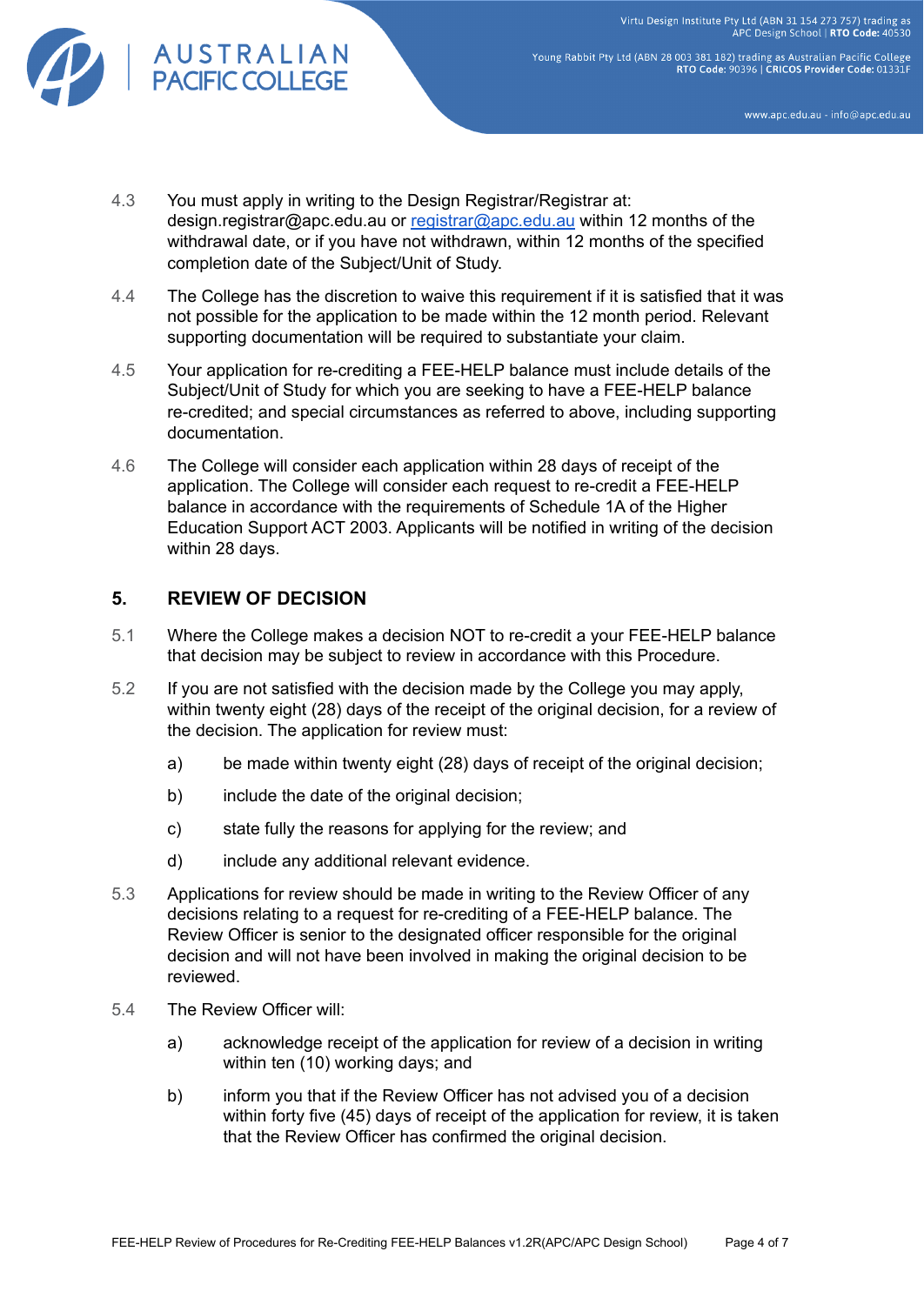

Young Rabbit Pty Ltd (ABN 28 003 381 182) trading as Australian Pacific College<br>RTO Code: 90396 | CRICOS Provider Code: 01331F

www.apc.edu.au - info@apc.edu.au

- 5.5 The Review Officer will then:
	- a) review the information from the original decision and then assess any new evidence provided by you;
	- b) provide written notice to you of the decision, setting out the reasons for the decision;
	- c) inform you of your right to apply to the Administrative Appeals Tribunal if you disagree with the Review Decision, and timelines involved (see below).

## **6. STUDENT MAY APPLY FOR RE-CREDITING BY SECRETARY OF THE DEPARTMENT**

- 6.1 You may apply to the Secretary for your FEE-HELP balance to be re-credited under section 71 of the VET Students Loans Act. Reasons for such an application may be that the College:
	- a) or a person acting on its behalf, engaged in unacceptable conduct in relation to the student's application for the VET student loan; or
	- b) has failed to comply with the VET Student Loans Act or an instrument under the VET Student Loans Act and the failure has adversely affected the student.
- 6.2 Your application must be in writing and meet any requirements set out in the FEE-HELP re-crediting rules.
- 6.3 Your applications for re-crediting under Section 71 of the VET Students Loans Act must be made within 5 years of the census date of the Subject/Unit of Study.
- 6.4 The Secretary may act instead of the College and re-credit your HELP balance in relation to special circumstances as set out in the Act or Rules if the College:
	- a) is unable to act or is being wound up or has been dissolved; or
	- b) has failed to act and the Secretary is satisfied that the failure is unreasonable.

#### **7. RECONSIDERATION BY THE ADMINISTRATION APPEALS TRIBUNAL**

- 7.1 At the time of the original decision, and at the time of the subsequent review decision, you will be notified of your review rights and responsibilities. The Design Registrar/Registrar will inform you in writing of your right to appeal to the Administrative Appeals Tribunal (AAT) if you are not satisfied with the outcome and the contact details of the closest AAT office and the approximate costs of lodging an appeal. Your application must be lodged at the AAT within twenty eight (28) days of receiving written notice of the review decision. This time limitation can be extended in limited circumstances by order of the AAT.
- 7.2 Full detail[s](http://www.aat.gov.au/) of the application process and fees payable are available on the AAT's website: [www.aat.gov.au.](http://www.aat.gov.au/) An application fee may have to be paid.Applications cannot proceed until the fee has been paid or waived. Applications for fee waiver must be made to the AAT. Refer to the AAT website for more details.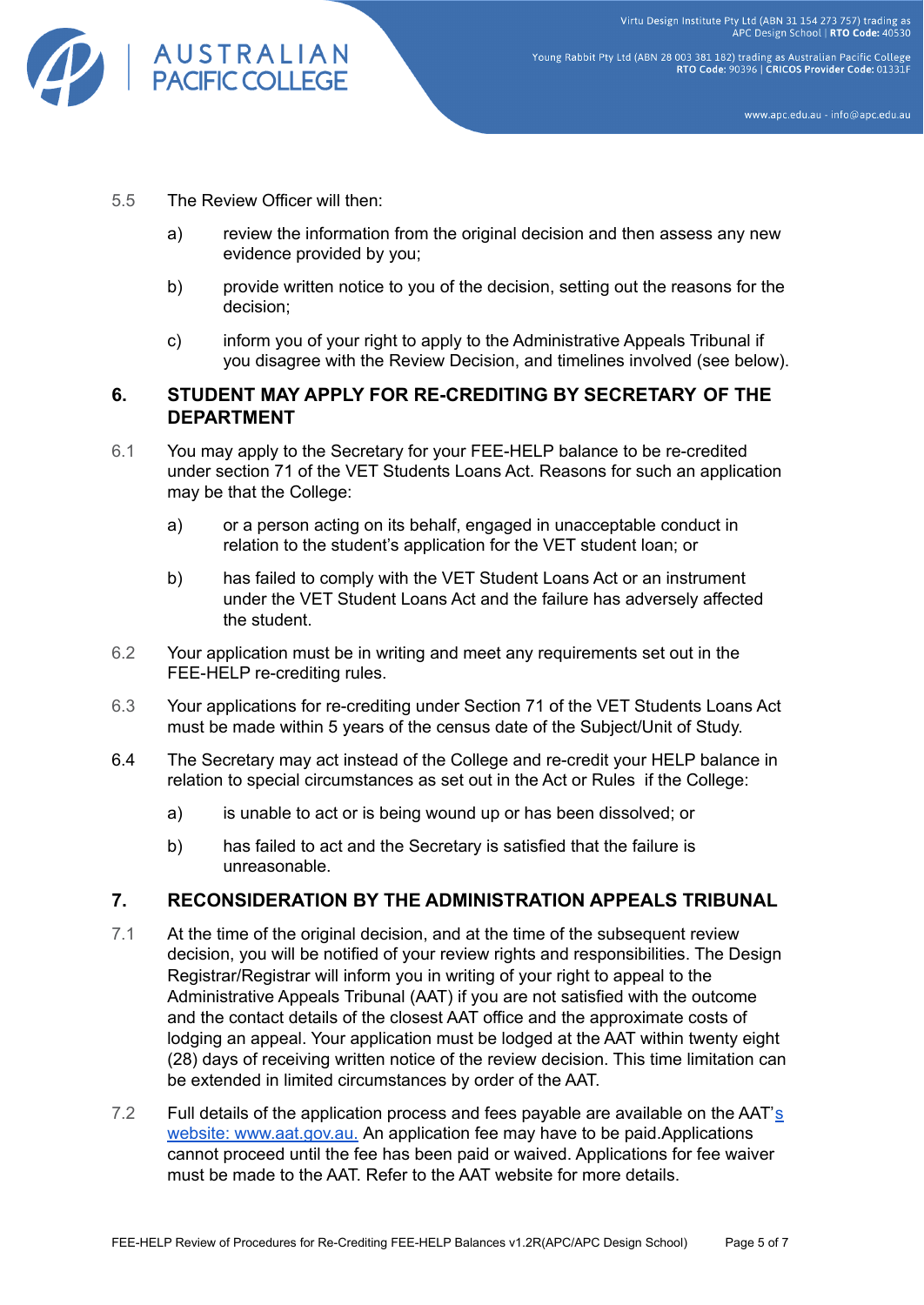

Young Rabbit Pty Ltd (ABN 28 003 381 182) trading as Australian Pacific College RTO Code: 90396 | CRICOS Provider Code: 01331F

www.apc.edu.au - info@apc.edu.au

- 7.3 Details of the closest AAT office can be found on the AAT's website.
- 7.4 The Secretary of the Department, or the Secretary's delegate, will be the respondent for cases that are brought before the AAT. Upon the Department's receipt of a notification from the AAT, the Department will notify the College that an appeal has been lodged. Upon receipt of this notification from the Department, the Review Officer will provide the Department with copies of all the documents that are relevant to the appeal within ten business days.

#### **8. PUBLICATION**

This process and procedure is published on the College's websites and in the Student Handbook to ensure you have up to date and accurate information publicly available to you.

#### **POLICY REVIEW**

This Policy will be reviewed as part of the College's three (3) yearly review process or as legislation requires.

## **RELEVANT LEGISLATION**

This document references the following legislation, regulations, codes and standards:

| <b>Relevant Legislation/codes/standards</b> |                                                                                                                                      |  |  |  |
|---------------------------------------------|--------------------------------------------------------------------------------------------------------------------------------------|--|--|--|
| Commonwealth                                | VET Students Loan Act 2016 (Cth)<br>Standards for Registered Training Organisations (RTOs) 2015<br>Higher Education Support ACT 2003 |  |  |  |

#### **RELATED POLICIES AND PROCEDURES**

This document does not reference any College policies and/or procedures.

#### **KEYWORDS**

| <b>Keywords</b> | Refund, Re-Credit, VET Student Loans, withdrawal from a course, |
|-----------------|-----------------------------------------------------------------|
|                 | fee, default, student visa refusal                              |

#### **POLICY OWNER**

| Learner Experience Unit |
|-------------------------|
|                         |

#### **POLICY/PROCEDURE HISTORY**

| <b>Policy History</b>  |                                 |  |                               |  |  |  |
|------------------------|---------------------------------|--|-------------------------------|--|--|--|
| <b>Current version</b> | <b>Current version   Author</b> |  | <b>Description of changes</b> |  |  |  |